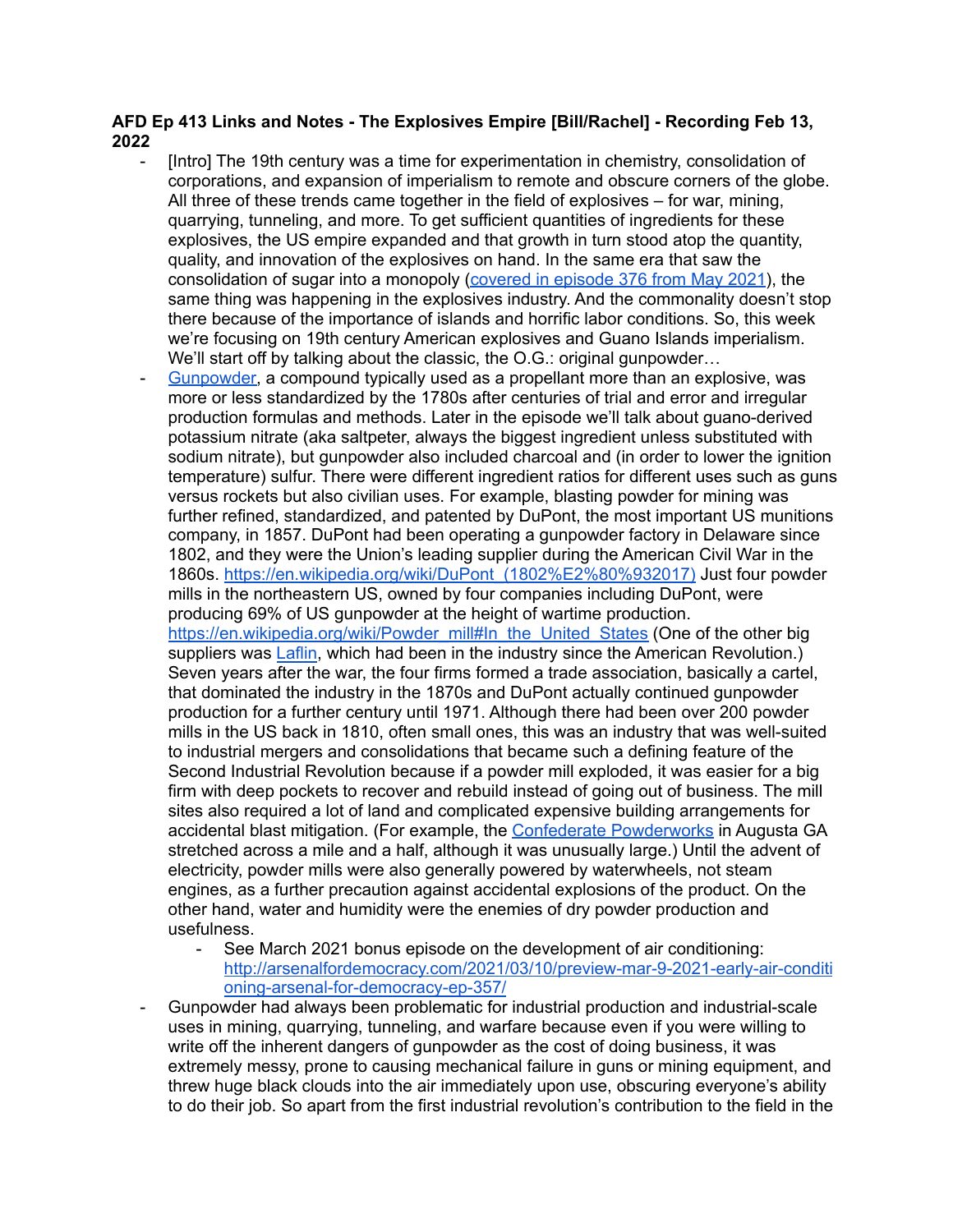form of standardized gunpowder (what we would today anachronistically label as things like Black Powder and B Blasting Powder) and factory production of various graphite-coated grain sizes and less erratic propulsion from clumping, substitutes for gunpowder had to wait until the Second Industrial Revolution. By the mid-1840s, "[guncotton"](https://en.wikipedia.org/wiki/Nitrocellulose#Guncotton) (which we discussed in our episodes on [Nitrocellulose](http://arsenalfordemocracy.com/2021/12/20/dec-19-2021-nitrocellulose-and-newsreels-arsenal-for-democracy-ep-404/) for film reels and Jules Verne's ideas about human [spaceflight](http://arsenalfordemocracy.com/2022/01/09/jan-9-2022-critical-space-theory-arsenal-for-democracy-ep-406/)) had indeed been developed in Europe, but it was not safely manufacturable for mass production for nearly two decades, eventually being deployed in the American Civil War for new [high-explosive](https://www.bbc.co.uk/history/worldwars/war_tech_gallery_04.shtml) shell artillery (as opposed to more traditional powder-launched cannonball artillery, which was also in use but had the powder haze problem). After this, in the Second Industrial Revolution, the race was on to develop and mass produce replacements for gunpowder for military and civilian purposes. DuPont built a guncotton factory in New Jersey and eventually they achieved total monopoly control of all smokeless powder patents in the US and were forced to divest in 1912 due to antitrust enforcement, although by that point they had significantly consolidated American production.

- [California](https://en.wikipedia.org/wiki/California_Powder_Works) Powder Works (nitroglycerine, Peyton Powder, Hercules Powder) this early and important Second Industrial Revolution explosives factory was originally created out of necessity when California was suddenly cut off from reliable access to eastern-made mining explosives during the Civil War. It is one of the clearer examples of the constant intermingling of the development and production of civilian explosives and military explosives, which partly reflected the reality that mining, quarrying, and transport tunneling were big and long-term national industries, while the US military was once kept very small except during major wars. The California Powder Works, located in the Santa Cruz area for about half a century, were eventually integrated into the DuPont explosives production empire in the early 1900s following a significant factory explosion in the late 1890s.
- Dynamite (not a US invention see Alfred Nobel, 1867 patents but of course used here and reformulated)
	- This replaced the use of (or more accurately enclosed in safe diatomaceous earth) the highly unstable nitroglycerin explosives which had to be manufactured on site at blasting projects because it was unsafe to ship
	- The US Army used dynamite extensively in San Francisco after the 1906 earthquake to try to create fire breaks [https://en.wikipedia.org/wiki/California\\_Powder\\_Works](https://en.wikipedia.org/wiki/California_Powder_Works)
	- In 1910, DuPont published a pamphlet on suggested uses of dynamite in day-to-day farm activities, primarily as an efficient way to clear obstacles https://en.wikipedia.org/wiki/DuPont (1802%E2%80%932017)
- [Smokeless](https://en.wikipedia.org/wiki/Smokeless_powder) powder [a generic term for various reformulations of nitrocellulose propellants, sometimes with nitroglycerin, for less hazy, less dangerous, and less failure-prone small arms or artillery use] (1884 onward; not a US invention but crucial to the US arms industry, including Winchester Repeating Rifles although earlier designs had already been popularized by Union Army purchase orders in the Civil War)
	- Smokeless powder is unfortunately the effective birth of modern snipers as a significant thing. Sharpshooters previously could not be concealed for any length of time because black powder haze gave away their position after basically one shot. White powder or smokeless powder not only didn't give away their hiding spot after firing, but it also allowed for much longer distance shots with more accuracy, due to the higher velocity of the bullets, so there was less vertical drop or lateral wind drift.
	- Once again, major firms in the post-1872 cartel, like Laflin, were key players in developing or acquiring patents or existing smaller factories for smokeless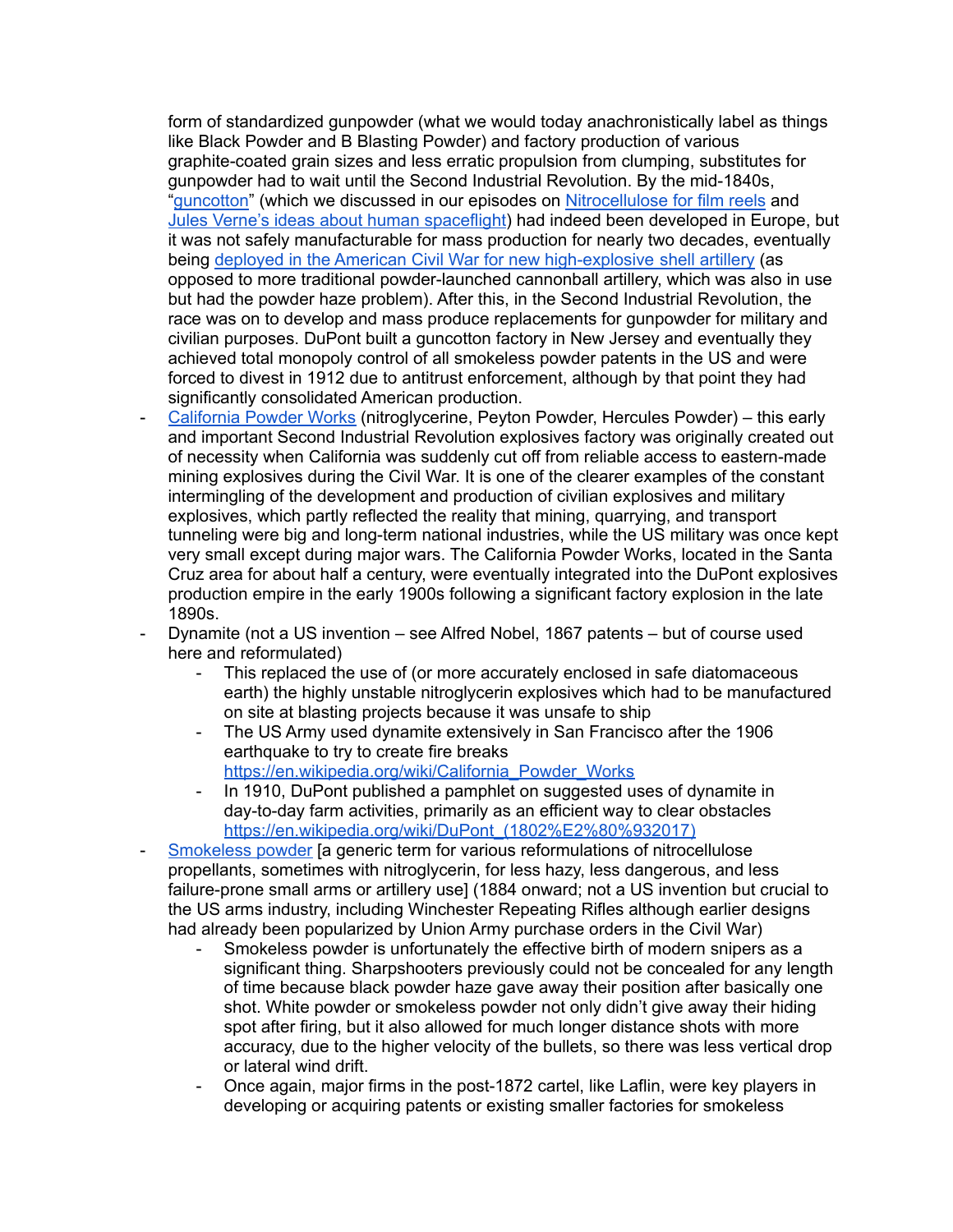powder variants.

https://en.wikipedia.org/wiki/Laflin %26 Rand Powder Company By 1900, DuPont and Laflin controlled over two-thirds of US explosives production and then DuPont bought them out, becoming the de facto monopoly until 1912 as previously mentioned.

- Anglo-American Explosives Company: smokeless shotgun powder factory in NJ in the 1890s, taking advantage of smokeless powder's particular usefulness in smooth-bore guns vs rifled barrels
- The role of the US Navy in the explosives industry
	- Naval Powder Factory (Maryland): Developed various nitrocellulose-based propellants or explosives in the late 1890s and then sold the patents to DuPont, although the Naval Powder Factory could keep producing it as well…
		- Today this a US Navy R&D facility that designs explosives, propellants, pyrotechnics, and ordnance for US by the US Navy [https://en.wikipedia.org/wiki/Indian\\_Head\\_Naval\\_Surface\\_Warfare\\_Cente](https://en.wikipedia.org/wiki/Indian_Head_Naval_Surface_Warfare_Center) [r](https://en.wikipedia.org/wiki/Indian_Head_Naval_Surface_Warfare_Center)
	- Naval Torpedo Station (Newport RI, 1869): "Indurite" nitrocellulose/guncotton reformulation in the early 1890s (a kind of smokeless powder variant) which proved crucial to both WW1 & WW2 – [https://en.wikipedia.org/wiki/Naval\\_Undersea\\_Warfare\\_Center](https://en.wikipedia.org/wiki/Naval_Undersea_Warfare_Center)
	- Explosive D (Dunnite) the US Navy's preferred shell explosive in WWI (for time-delayed exploding shells after ripping through ship armor) <https://en.wikipedia.org/wiki/Dunnite>
	- This is a good transition to the other naval angle on the US explosives industry...
- **[Rachel] Guano and the American overseas territorial empire:**
	- Although guano refers to manure from any flying animal, seabird guano and bat guano differ in composition. Bird guano is very high in nitrogen, due to the seabirds' diet of fish; bird guano can be up to 21% nitrogen by mass. Bird guano can also be a significant source of phosphorus, calcium and magnesium. Bat guano contains a high amount of carbon, especially fresh guano, as well as nitrogen, sulfur, and phosphorus.
	- Used (for its high potassium and nitrogen content) in the 19th century for both agricultural fertilizer and gunpowder production following an 1802 publication by globally famous German naturalist-explorer Alexander von Humboldt, for whom many American places are named, and an 1813 publication by Humphry Davy of Britain. It was also a lucrative secondary transport good for empty whaling ships. The peak "Guano Age" was from about 1840 to 1883, reaching a fever pitch in the 1870s, but the implications were profound for years to come until the advent of synthetic ammonia fertilizers in 1913 in Germany. [https://en.wikipedia.org/wiki/Guano#Western\\_discovery\\_and\\_the\\_Guano\\_Age\\_\(1](https://en.wikipedia.org/wiki/Guano#Western_discovery_and_the_Guano_Age_(1802%E2%80%931884))

[802%E2%80%931884\)](https://en.wikipedia.org/wiki/Guano#Western_discovery_and_the_Guano_Age_(1802%E2%80%931884))

- From *How to Hide an Empire* by Daniel Immerwahr: Britain had a monopolistic stranglehold on guano exported from Peru and kept prices high. Guano prices were of such importance that the subject appeared in four presidential annual messages. Millard Fillmore in particular stressed that he saw it as "the duty of the Government" to secure guano at a "reasonable price." "Nothing will be omitted on my part," in the search for a supply of cheap guano. This led to a near-war between Peru and the U.S. in 1852, when Secretary of State Daniel Webster gave speculators the go-ahead to sail to the Lobos Islands off the coast of northern Peru and mine them. He even promised naval protection and dispatched a warship. Peru claimed sovereignty over the islands, and started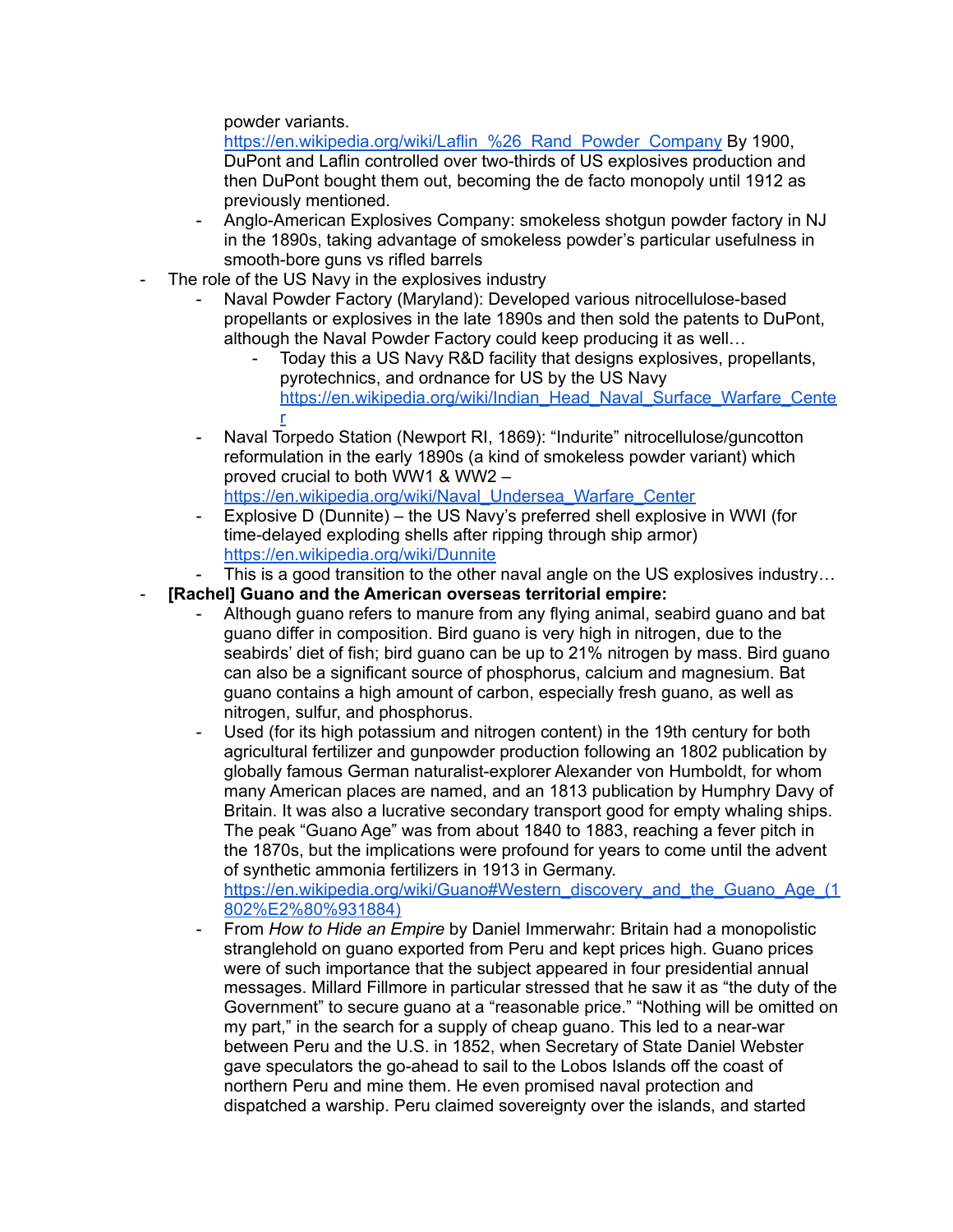preparing for a war with the U.S., with a Peruvian paper even admonishing its readers to "exterminate the hated race" and "kill before Peruvians should be killed." The U.S. later backed down, but it was clear that the question of sovereignty over guano islands was going to be a major problem of the time.

- American speculators started to look to more far-flung, unclaimed islands for guano. Two islands in the Central Pacific, Howland and Jarvis Islands, looked promising. They were more than a thousand miles from the nearest large landmass, and they were known to whalers for decades. These speculators formed the American Guano Company, and asked President Franklin Pierce to send the navy to protect the company from foreign interference. And thus the Guano Islands Act was passed in 1856.
- [https://en.wikipedia.org/wiki/Guano\\_Islands\\_Act:](https://en.wikipedia.org/wiki/Guano_Islands_Act) The Guano Islands Act states that "Whenever any citizen of the United States discovers a deposit of guano on any island, rock, or key, not within the lawful jurisdiction of any other Government, and not occupied by the citizens of any other Government, and takes peaceable possession thereof, and occupies the same, such island, rock, or key may, at the discretion of the President, be considered as appertaining to the United States." It also allows the President to use the military to protect these interests, and establishes the criminal jurisdiction of the U.S. in these territories.
- The Guano Islands Act spurred a new land rush in the Pacific and Caribbean. By 1863, the U.S. had annexed 59 islands. By 1902, when the last claim under the Act was filed, there were 94 guano islands, creating the U.S.'s oceanic empire.
- Once the guano was discovered and claimed for the U.S., there was still the matter of mining the guano. Guano mining was a terrible and dangerous job. Breathing in the nitrogen-rich guano caused extensive lung damage, resulting in workers passing out or coughing up blood. Gastrointestinal diseases were also common, as there were no sources of fresh food or water on these desolate islands, and workers were forced into crowded accommodations. On Howland Island, there was also a rat infestation, adding another disease vector into the mix. While Peruvian guano businesses used conscripted Chinese laborers, the U.S. used mainly Hawaiians on their Pacific mines, who they saw as a workforce hardened to the tropical conditions.
- One of the worst mines was in the Caribbean island of Navassa, near Haiti, also known as Devil's Island. Navassa didn't have much actual guano, but its coral reef had rich deposits of tricalcium phosphate, which was used as fertilizer. The island was controlled by the Navassa Phosphate Company. The Navassa Phosphate Company hired African American laborers from Baltimore. The company promised a life of picking fruit and wooing women to get the workers to sign long-term contracts and sail to Navassa. Once there, the conditions were not as promised, but grueling and barbaric. The company overseers were abusive, and necessities such as clothes, mattresses and pillows were sold to the workers in company stores at inflated prices. Workers who were too ill to work were fined. Workers who caused trouble were "triced" tied up for hours in the hot sun with their arms in the air and their feet barely touching the ground.
- Things finally came to a head in 1889, when an argument between an overseer and a worker touched off an uprising. White officers fired at their workers, who fought back with axes, dynamite, and stones. Five white officers died in the fighting, and the workers were arrested and sent back to Baltimore to stand trial.
- This trial eventually came to the Supreme Court, known as Jones v. United States (1890). The defense stated that the rioters could not be convicted in a U.S. court because they lacked jurisdiction. Haiti also claimed sovereignty over